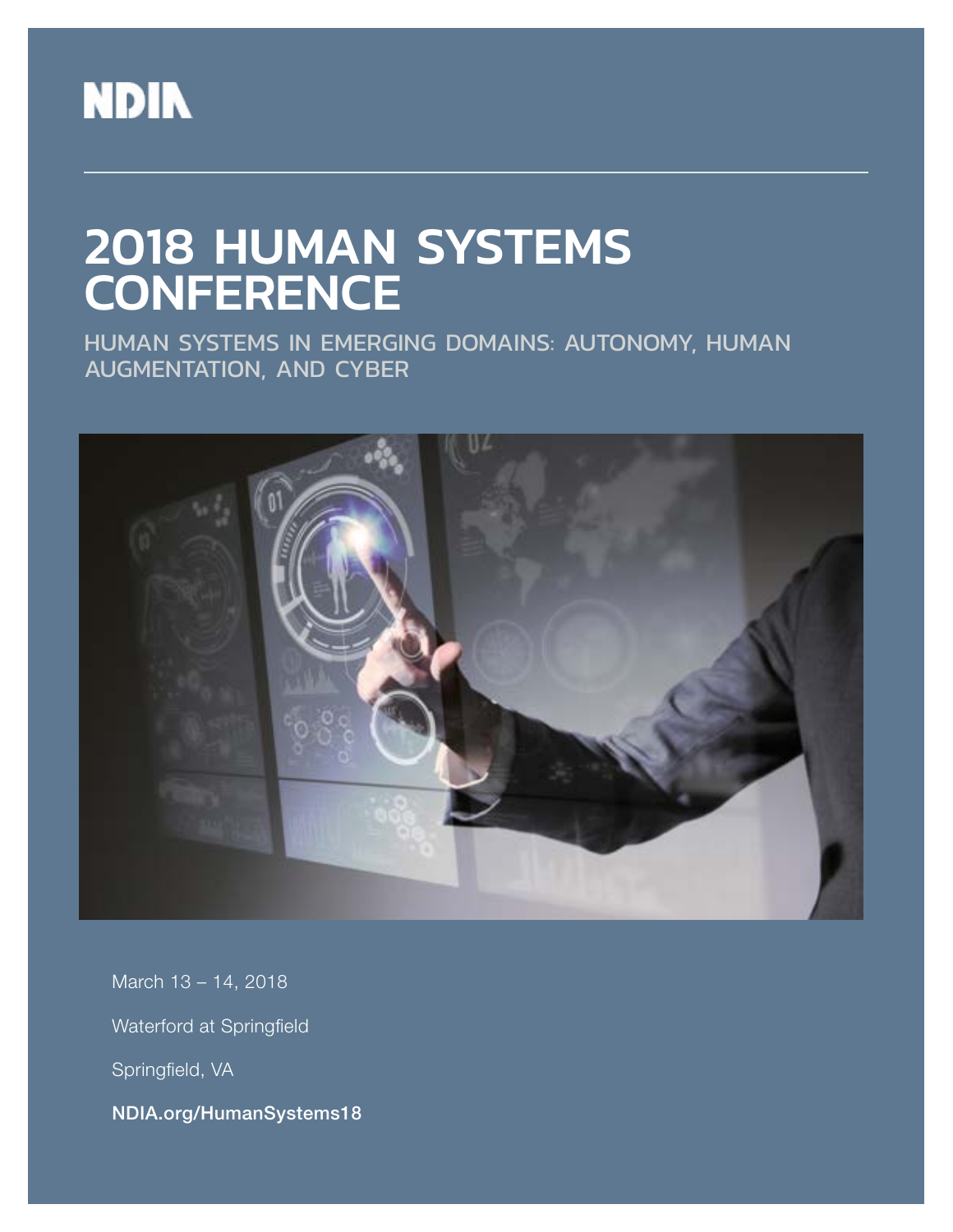# <span id="page-1-0"></span>WELCOME TO THE 2018 HUMAN SYSTEMS CONFERENCE

Welcome. The 2018 Conference of the NDIA Human Systems Division (HSD) is designed to serve the Department of Defense and strengthen the defense industry. This is the mission of the NDIA and its members: 1,600 corporations and 85,000 individuals. The HSD conference supports the mission by bringing DoD S&T leadership, representatives of industry, and other guests into discussion over accomplishments of DoD human systems research and development, gaps in DoD human systems, and emerging research and technology that can bridge those gaps. This conference is a small and vital forum for all of us to learn, to envision new solutions, and to build the relationships and opportunities to collaborate.

The NDIA Human Systems Division is chartered to support the DoD Human Systems Community of Interest (HS COI). Our subcommittee structure (represented by the list of technical sessions in this program) is identical that of the HS COI, with the exception of one addition: this Division has established a subcommittee on Human Systems Metrics to help assess and promote the value of human systems research and development, techniques, and technologies. The leaders of our five subcommittees plan this conference, participate in

studies for DoD, and grow the Human Systems community. I urge you to join one of the Division's subcommittees. To pursue that opportunity, contact NDIA, or talk to any of the Human Systems Division subcommittee co-chairs at this conference.

Thanks to the team that organized our conference: the conference co-chairs, LCDR Jacob N. Norris, Ph.D., and Eric Jones; their team members on the HSD sub-committee co-chairs; and the professional staff of NDIA. Thanks also to the representatives of the DoD Human Systems Community of Interest, who have joined us at this event. A special note of appreciation to our sponsors: Ball Aerospace, Rockwell Collins, and DCS Corporation. Finally, welcome to all of you who have come here to understand, improve, and accelerate the research and development of better human systems for the Department of Defense.

Respectfully,

Just France

Jared Freeman, Ph.D. *Chair, NDIA Human Systems Division* Chief Scientist, Aptima, Inc.

# SCHEDULE AT A GLANCE

#### TUESDAY, MARCH 13

### General Session

Singleton/Miller Ballroom 8:00 am – 5:00 pm

Networking Poster and Demonstration Session von Sternberg/Hazel Ballroom 1:15 – 3:15 pm

#### Networking Reception

Waterford Foyer 5:00 – 6:30 pm

#### WEDNESDAY, MARCH 14

General Session Singleton/Miller Ballroom 8:00 am – 5:00 pm

Round Table Discussion Singleton/Miller Ballroom  $3:15 - 4:45$  pm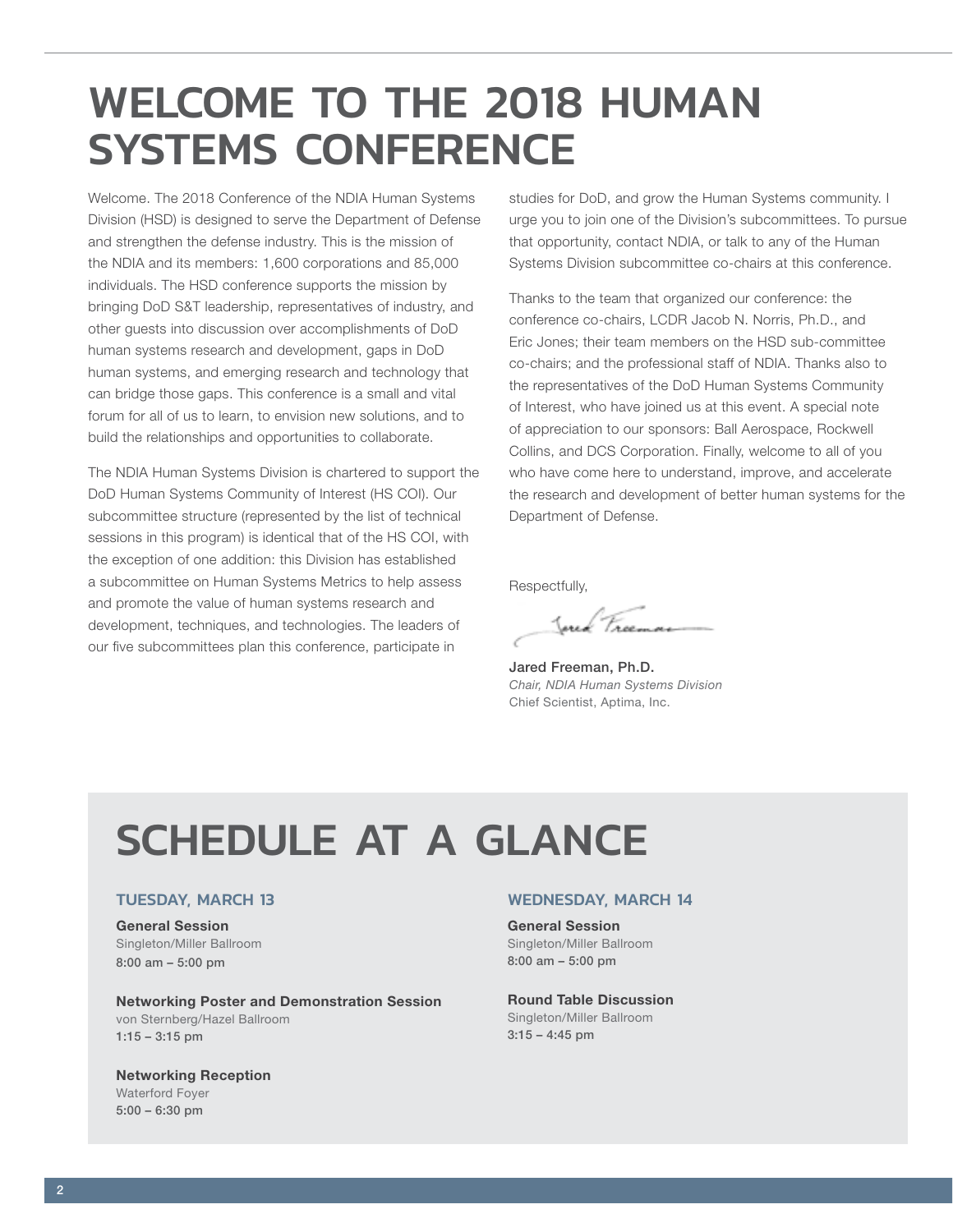# TABLE OF **CONTENTS**

| SCHEDULE AT A GLANCE     | $\overline{2}$ |
|--------------------------|----------------|
| <b>WHO WE ARE</b>        | 3              |
| <b>EVENT INFORMATION</b> | 4              |
| <b>AGENDA</b>            | 5              |
| <b>BIOGRAPHIES</b>       | 11             |
| POSTER & DEMO SESSION    | 12             |
| <b>SPONSORS</b>          | 14             |
| <b>NOTES</b>             | 15             |



#### WHO WE ARE

The National Defense Industrial Association is the trusted leader in defense and national security associations. As a 501(c)(3) corporate and individual membership association, NDIA engages thoughtful and innovative leaders to exchange ideas, information, and capabilities that lead to the development of the best policies, practices, products, and technologies to ensure the safety and security of our nation. NDIA's membership embodies the full spectrum of corporate, government, academic, and individual stakeholders who form a vigorous, responsive, and collaborative community in support of defense and national security. For more information, visit **NDIA.org** 



# HUMAN SYSTEMS **DIVISION**

#### WHO WE ARE

NDIA's Human System Division promotes the exchange of technical information and discussions between government, industry and academia, and the expansion of research and development in areas related to the human as a system whose performance must be integrated into any military system of systems. To this end, the

#### LEADERSHIP AND **COMMITTEES**

Dr. Jared Freeman Human Systems Chair Chief Scientist, Aptima, Inc.

BG Peter Palmer, USA (Ret) Human Systems Vice Chair President, P2 Consulting Services

#### Scott Kozak

Human Systems Deputy Chair Managing Director, CogniSens Applied Research Center



division will serve as an infrastructure by providing a variety of ways for government, industry and academia to collaborate to advance human performance in air, land, see, space and cyberspace through research, education and consultation.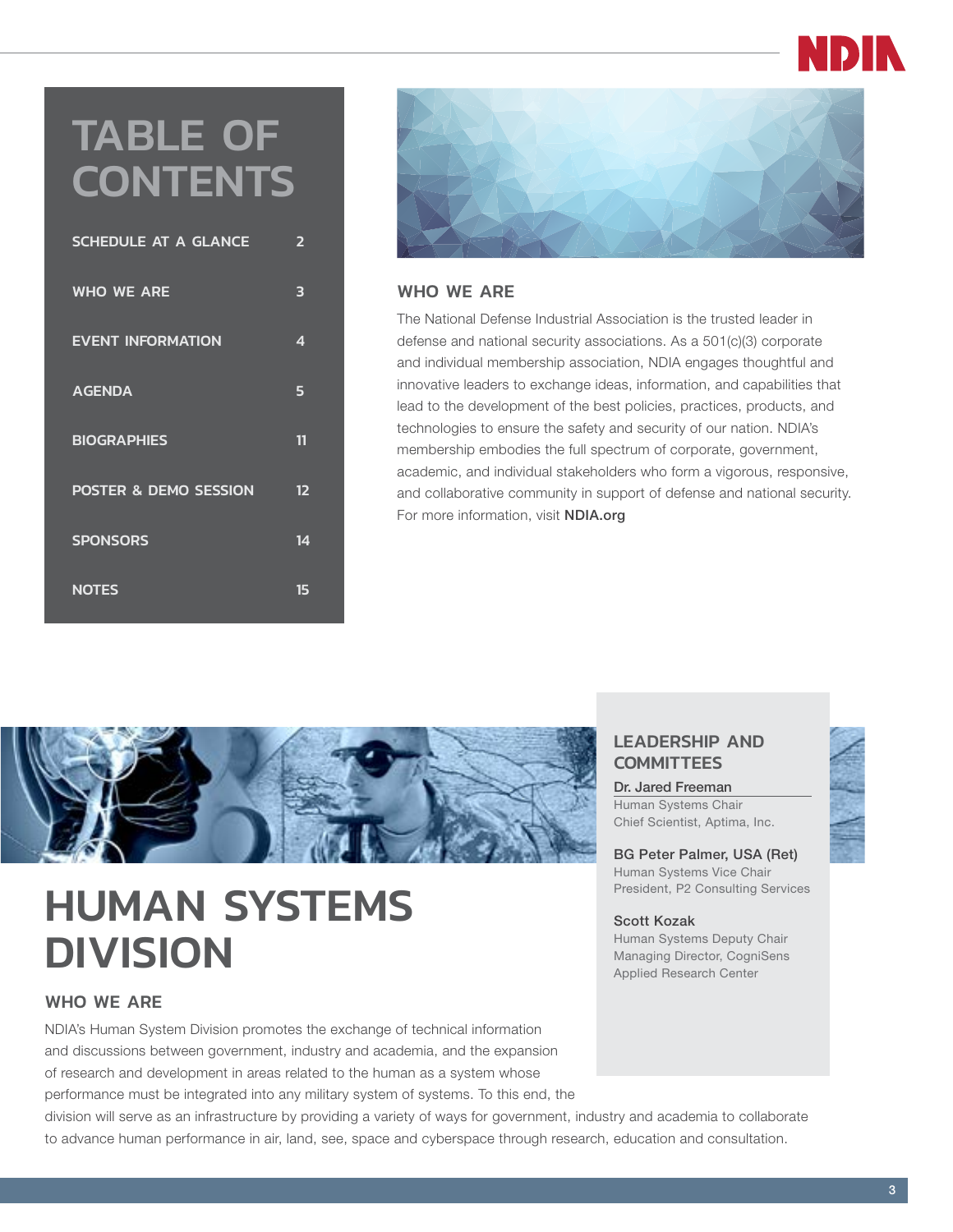# <span id="page-3-0"></span>EVENT INFORMATION

| <b>EVENT WEBSITE</b>                         | NDIA.org/HumanSystems18                                                                                                                                                                                                                                                                                                                                                                                                                                                                                                                                                                                                                                                                                                                                                                                                                                    |                                                                           |                                                   |
|----------------------------------------------|------------------------------------------------------------------------------------------------------------------------------------------------------------------------------------------------------------------------------------------------------------------------------------------------------------------------------------------------------------------------------------------------------------------------------------------------------------------------------------------------------------------------------------------------------------------------------------------------------------------------------------------------------------------------------------------------------------------------------------------------------------------------------------------------------------------------------------------------------------|---------------------------------------------------------------------------|---------------------------------------------------|
| <b>EVENT CONTACT</b>                         | Andrea Lane<br>Meeting Planner<br>(703) 247-2554<br>alane@ndia.org                                                                                                                                                                                                                                                                                                                                                                                                                                                                                                                                                                                                                                                                                                                                                                                         |                                                                           |                                                   |
| <b>EVENT THEME</b>                           |                                                                                                                                                                                                                                                                                                                                                                                                                                                                                                                                                                                                                                                                                                                                                                                                                                                            | Human Systems in Emerging Domains: Autonomy, Human Augmentation and Cyber |                                                   |
| <b>CONFERENCE</b><br><b>LEADERSHIP</b>       | <b>Eric Jones</b><br>Industry Chair                                                                                                                                                                                                                                                                                                                                                                                                                                                                                                                                                                                                                                                                                                                                                                                                                        | <b>LCDR Jake Norris, USN</b><br>Government Chair                          |                                                   |
| <b>SESSION CHAIRS</b>                        | <b>Brad Chedister</b><br>Industry Co-Chair, PS&WP                                                                                                                                                                                                                                                                                                                                                                                                                                                                                                                                                                                                                                                                                                                                                                                                          | Dr. James McCarthy<br>Industry Co-Chair, PAE&T                            | George Salazar<br>Government Lead, HSM            |
|                                              | Glenn Gunzelmann<br>Government Co-Chair, PAE&T                                                                                                                                                                                                                                                                                                                                                                                                                                                                                                                                                                                                                                                                                                                                                                                                             | Dr. Todd Nelson<br>Government Co-Chair, SI&CP                             | <b>Peter Squire</b><br>Government Co-Chair, PS&WP |
|                                              | Dr. Kelly Hale<br>Industry Lead, HSM                                                                                                                                                                                                                                                                                                                                                                                                                                                                                                                                                                                                                                                                                                                                                                                                                       | <b>CDR Henry Phillips, USN</b><br>Government Co-Chair,<br>HI3Lead         |                                                   |
| <b>SURVEY AND</b><br><b>PARTICIPANT LIST</b> | A survey and list of attendees (name and organization only) will be emailed to you after the<br>conference. NDIA would appreciate your time in completing the survey to help make our<br>event even more successful in the future.                                                                                                                                                                                                                                                                                                                                                                                                                                                                                                                                                                                                                         |                                                                           |                                                   |
| <b>HARASSMENT</b><br><b>STATEMENT</b>        | NDIA is committed to providing a professional environment free from physical, psychological<br>and verbal harassment. NDIA will not tolerate harassment of any kind, including but not<br>limited to harassment based on ethnicity, religion, disability, physical appearance, gender, or<br>sexual orientation. This policy applies to all participants and attendees at NDIA conferences,<br>meetings and events. Harassment includes offensive gestures and verbal comments,<br>deliberate intimidation, stalking, following, inappropriate photography and recording,<br>sustained disruption of talks or other events, inappropriate physical contact, and unwelcome<br>attention. Participants requested to cease harassing behavior are expected to comply<br>immediately, and failure will serve as grounds for revoking access to the NDIA event. |                                                                           |                                                   |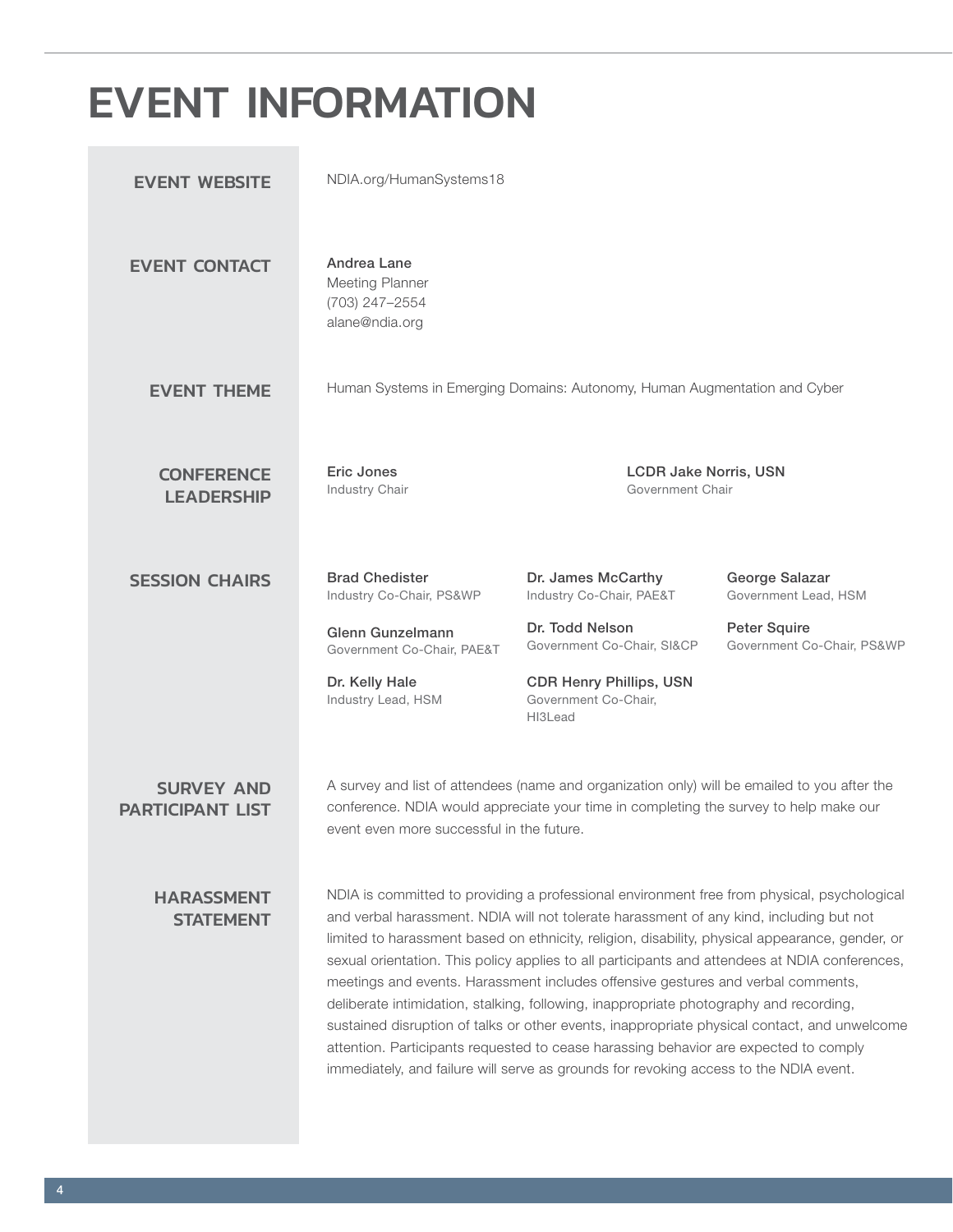# <span id="page-4-0"></span>AGENDA

### TUESDAY, MARCH 13

- 7:00 am 6:00 pm<br>
REGISTRATION VON STERNBERG/HAZEL FOYER
- 7:00 8:00 am **NETWORKING BREAKFAST** MILLER/VON STERNBERG FOYER

### 8:00 - 8:15 am WELCOME AND INTRODUCTORY REMARKS

SINGLETON/MILLER BALLROOM

Dr. Jared Freeman Human Systems Division Chair Chief Scientist, Aptima, Inc.

### 8:15 - 9:00 am **KEYNOTE ADDRESS**

SINGLETON/MILLER BALLROOM

#### Dr. Brian Pierce

Office Director, Information Innovative Office (I2O) Defense Advanced Research Projects Agency (DARPA)

9:00 - 10:30 am **PANEL: HUMAN SYSTEMS INTERFACE RESEARCH AND** DEVELOPMENT CHALLENGES – GOVERNMENT PERSPECTIVE

SINGLETON/MILLER BALLROOM

#### LCDR Peter Walker, USN

Military Deputy, Human and Bioengineered Systems, Code 341, Office of Naval Research *Moderator*

Laurie Fenstermacher Principal Research Lead Open Source Analysis, 711 HPW/RHXM

#### Glenn Gunzelmann

Senior Research Psychologist, Air Force Research Laboratory

Dr. Todd Nelson Division Chief, 711 HPW/AFRL

Peter Squire Program Officer, Office of Naval Research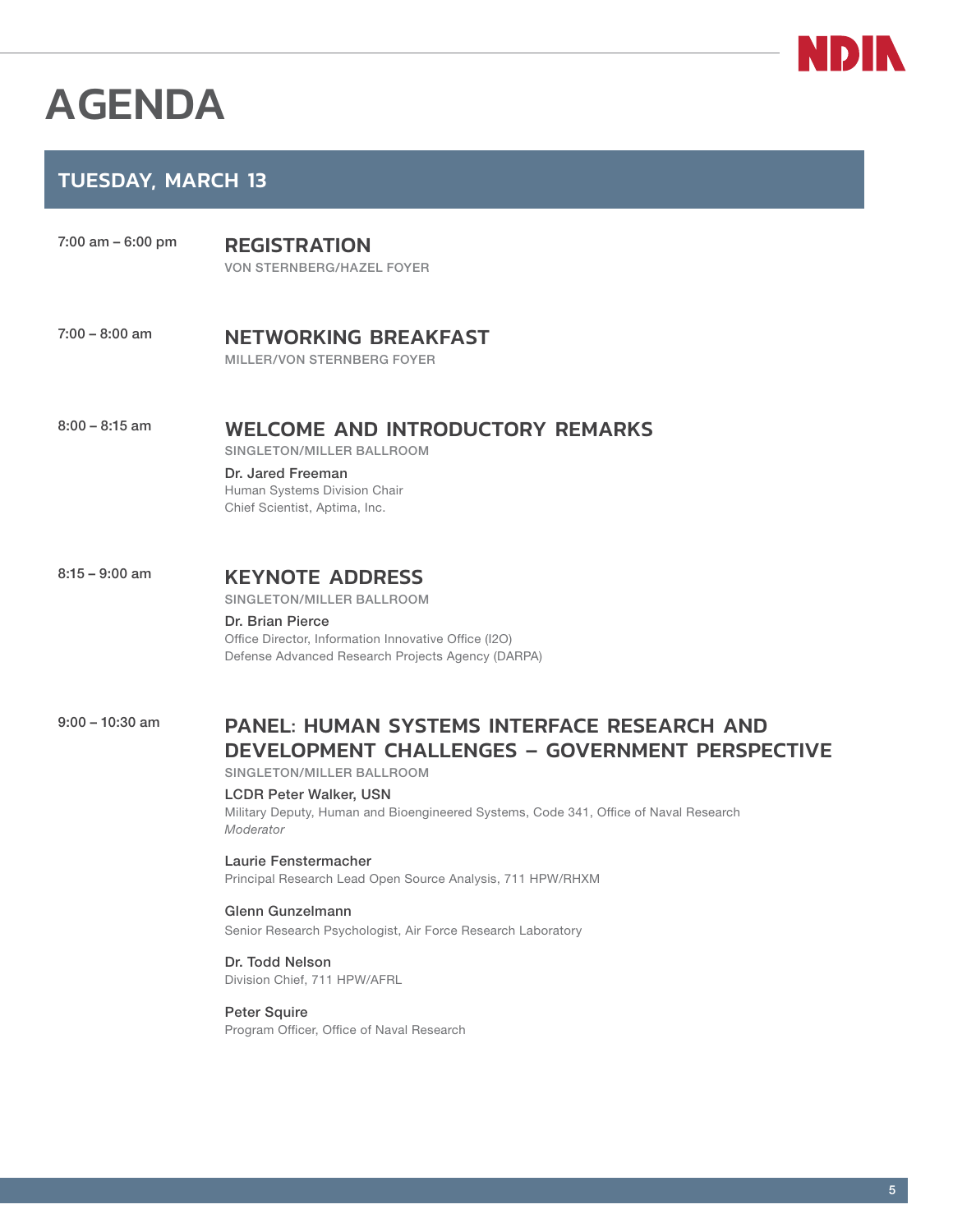| $10:30 - 11:00$ am | <b>NETWORKING BREAK</b> |  |
|--------------------|-------------------------|--|
|                    |                         |  |

MILLER/VON STERNBERG FOYER

#### 11:00 – 11:05 am INTRODUCTION TO TECHNICAL SESSION

SINGLETON/MILLER BALLROOM

Eric Jones

Conference Industry Chair, NDIA Human Systems Division Human Systems Architect, The Charles Stark Draper Laboratory, Inc.

### 11:05 am - 12:15 pm SESSION 1: PROTECTION, SUSTAINMENT AND WARFIGHTER PERFORMANCE (PS&WP)

SINGLETON/MILLER BALLROOM

Collaboration for Breakthrough Innovation in Human Performance Monitoring for the Warfighter Dr. Melissa Grupen-Shemansky

SEMI-Flex, Tech

FitForce Planner: Optimizing USMC Physical Fitness Timothy Clark Aptima, Inc.

Transitioning Laboratory Neuroscience to the Real–World through Deep Learning: Using Evoked Potentials to Assess State Dr. Stephen Gordon DCS Corporation

Optimizing Future Soldier Systems through the Incorporation of Human Aspects into the Soldier as a System Domain using the Systems Modeling Language Sean Pham U.S. Army ARDEC

- 12:15 1:15 pm **NETWORKING LUNCH** VON STERNBERG/HAZEL BALLROOM
- 1:15 3:15 pm **NETWORKING POSTER AND DEMONSTRATION SESSION** VON STERNBERG/HAZEL BALLROOM

3:15 - 3:30 pm REFRESHMENT BREAK MILLER/VON STERNBERG FOYER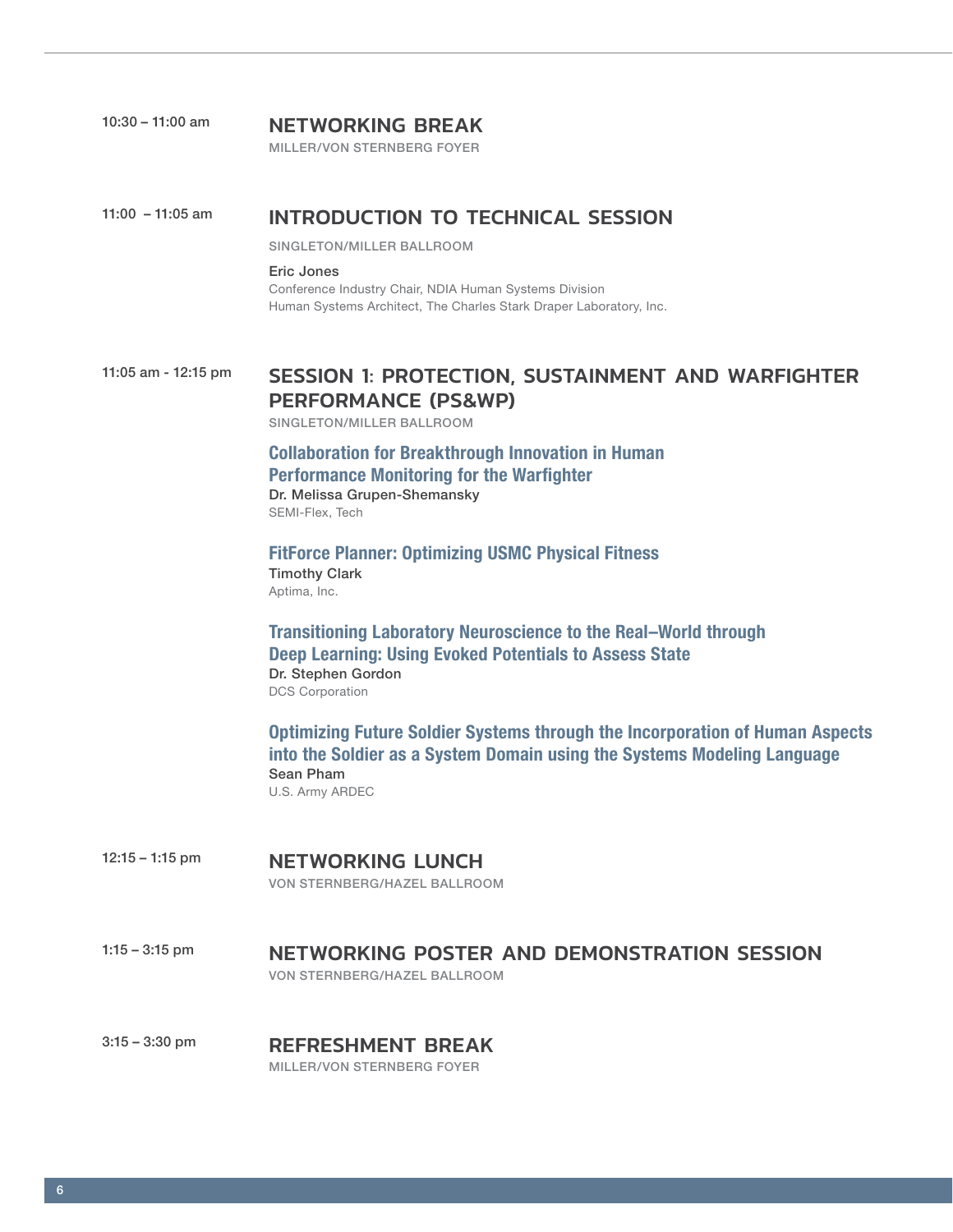

#### 3:30 – 4:40 pm SESSION 2: HUMAN SYSTEMS METRICS (HSM)

SINGLETON/MILLER BALLROOM

Human Systems Metrics Applied to Optimize Warfighter Capability Sarah Orr 711 HPW/HP

Realizing Our Collective Vision by 2025: Leveraging Advances in Artificial Intelligence and Autonomy with Human Systems Advances in Human–Machine Symbiosis to Realize Our Roadmap to the Future

Dr. Denise Nicholson Soar Technology, Inc.

#### Usability Scorecard

Deidrick Capers Millennium Corporation

Julia Ruck PM DCGS-A

#### HSI T&E Methods and Metrics to Assess User–Automation Interaction Dr. Janae Lockett-Reynolds

DHS

4:40 – 5:00 pm **DAY 1 WRAP UP** 

SINGLETON/MILLER BALLROOM

Dr. Jared Freeman Human Systems Division Chair Chief Scientist, Aptima, Inc.

5:00 – 6:30 pm NETWORKING RECEPTION (CASH BAR) WATERFORD FOYER

### WEDNESDAY, MARCH 14

7:00 am – 3:00 pm REGISTRATION VON STERNBERG/HAZEL FOYER

7:00 - 8:00 am **NETWORKING BREAKFAST** MILLER/VON STERNBERG FOYER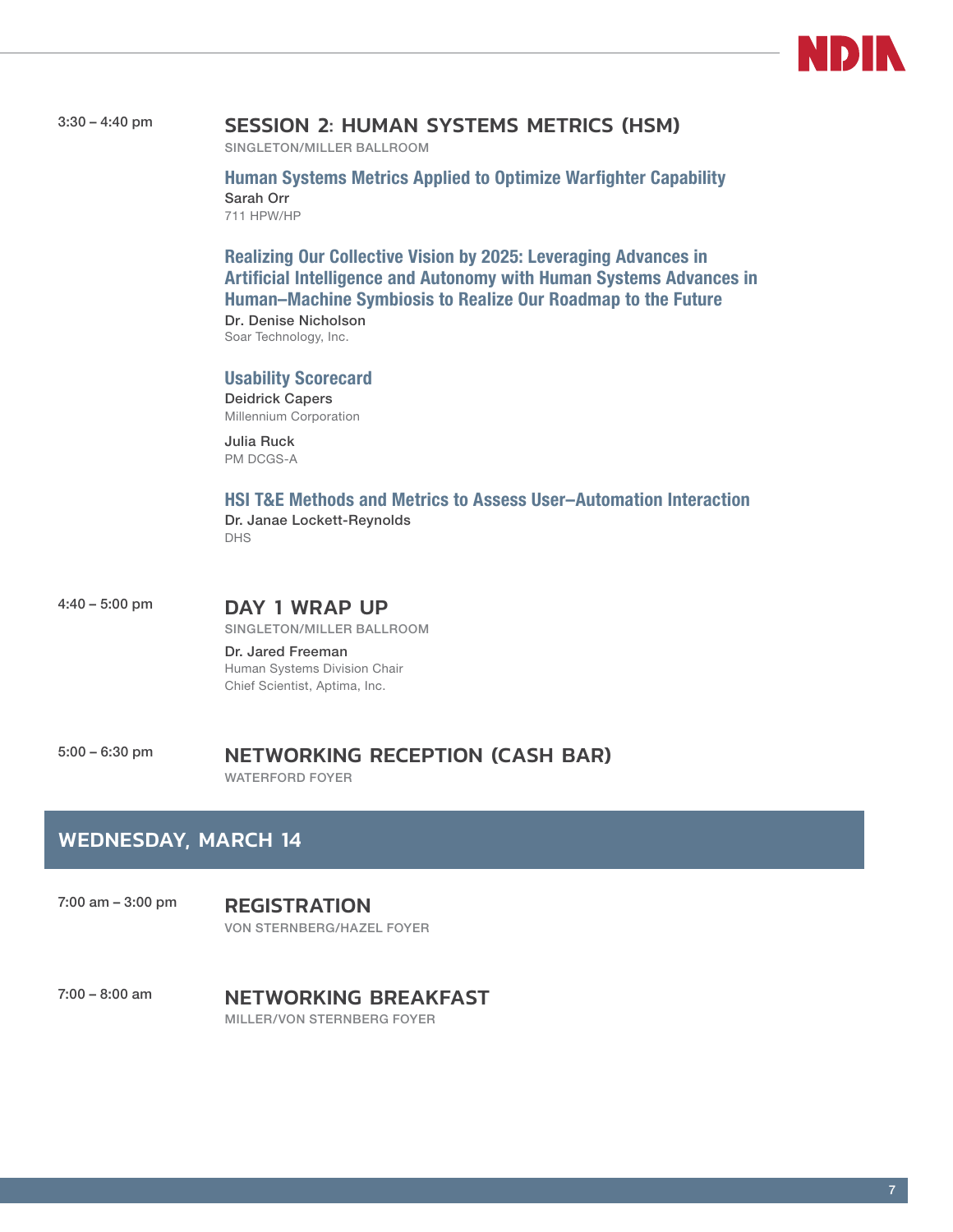| 8:00 – 8:05 am | <b>WELCOME REMARKS</b> |  |
|----------------|------------------------|--|
|                |                        |  |

SINGLETON/MILLER BALLROOM

Dr. Jared Freeman Human Systems Division Chair Chief Scientist, Aptima, Inc.

#### 8:05 – 9:00 am **PLENARY ADDRESS**

SINGLETON/MILLER BALLROOM

#### Dr. Paul Zablocky

Division Director, Complex Hybrid Warfare Sciences Division, Expeditionary Maneuver Warfare and Combating Terrorism Science and Technology Department, Office of Naval Research

### 9:00 - 10:10 am **PANEL: HUMAN SYSTEMS INTEGRATION METRICS**

SINGLETON/MILLER BALLROOM

#### Dr. John Tangney

Director, Human & Bio-Engineered Systems, Office of Naval Research *Moderator*

#### Rick Craft

Systems Analyst & Principal Member of the Technical Staff, Sandia National Laboratory

#### Dr. Kelly Hale

Senior Vice President, Technical Operations, Design Interactive, Inc.

#### BG Peter Palmer, USA (Ret)

President, P2 Consulting Services

#### John Plaga Aerospace Engineer, 711 HPW/HPIF

10:10 - 10:40 am **NETWORKING BREAK** MILLER/VON STERNBERG FOYER

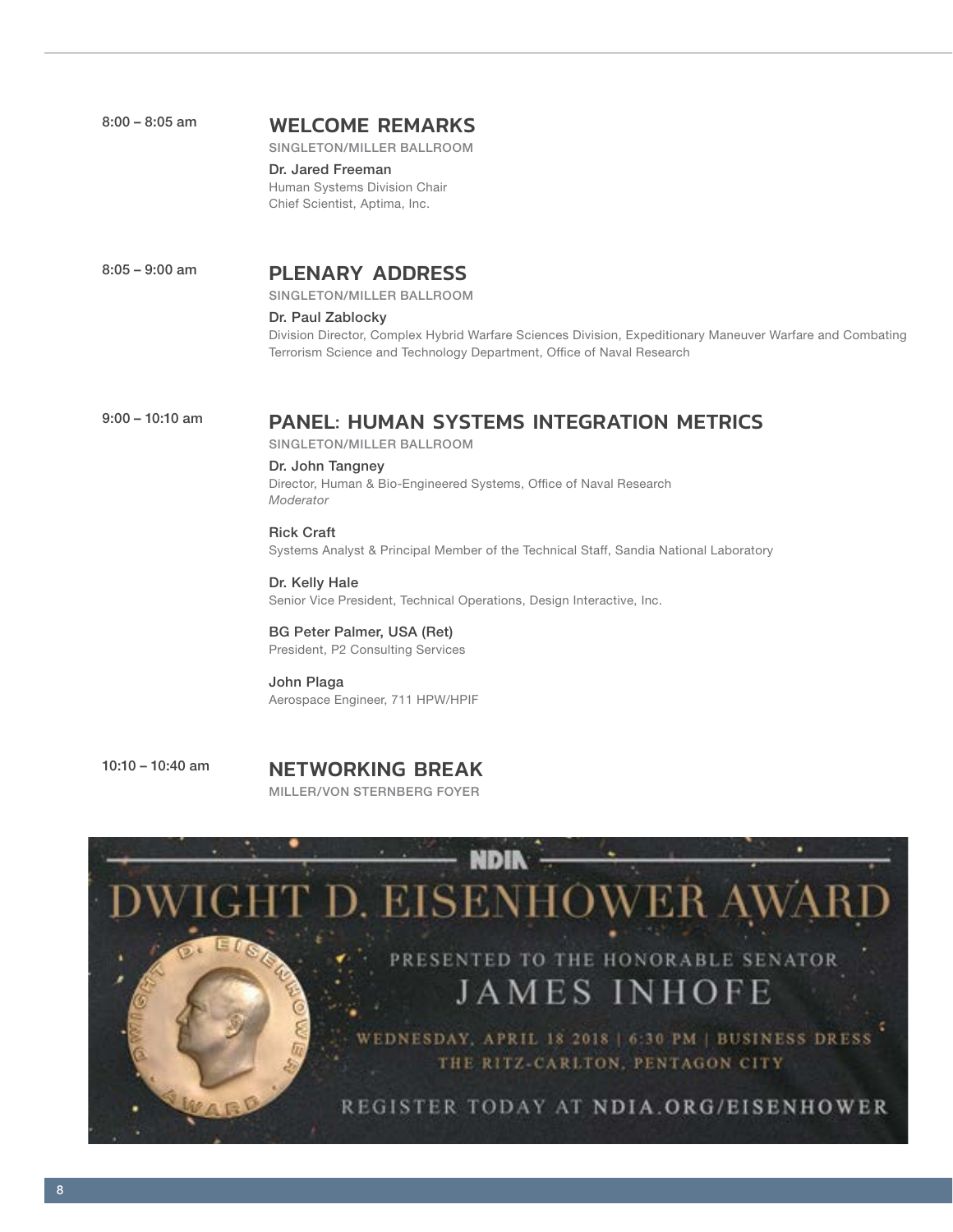

### 10:40 – 11:50 am SESSION 3: PERSONALIZED ASSESSMENT, EDUCATION & TRAINING (PAE&T)

SINGLETON/MILLER BALLROOM

#### Virtual and Augmented Reality for Training and Cognitive Aides Peggy Wu

United Technologies Research Center

#### Developing a Predictive Model of Army Marksmanship Performance Dr. Gregory Goodwin

U.S. Army Research Laboratory

Man vs. Machine: Comparing Traditional versus Big Data and Machine Learning to Predict Expertise Dr. Krista Ratwani Aptima, Inc.

#### Perceptual–Cognitive and Physiological Assessment of Training Effectiveness Amy Diderksen

Rockwell Collins Simulation & Training Solutions

#### 11:50 am - 12:45 pm NETWORKING LUNCH VON STERNBERG/HAZEL BALLROOM

### 12:45 – 1:55 pm SESSION 4: SYSTEMS INTERFACE AND COGNITIVE PROCESSING (SI&CP)

SINGLETON/MILLER BALLROOM

Towards Natural Dialogue with Robotics: ARL Bot Language Dr. Matthew Marge

U.S. Army Research Laboratory

VR Technologies for Next–Generation Battle Management Command and Control Dr. Erin Cherry Northrop Grumman Mission Systems

Developing an Autonomous Task Manager for Intelligence, Surveillance, and Reconnaissance Human–Machine Teams Jennifer Lopez 711 HPW/RHXM

Seeing into the Black Box: Using Eye Tracking in User–Driven Workflows to Better Understand Decision–making Processes Dr. Kristin Divis Sandia National Laboratories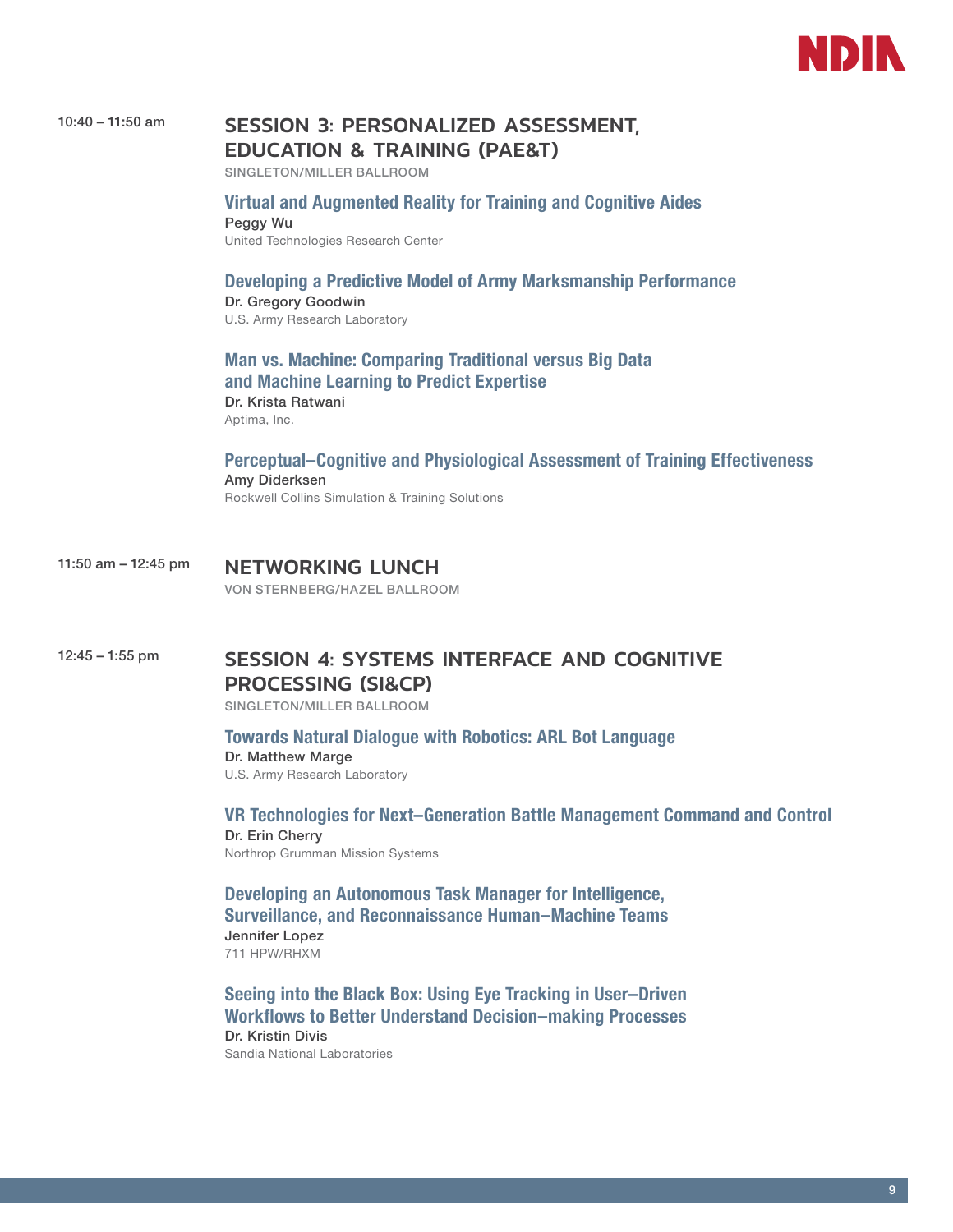| $1:55 - 3:00$ pm | <b>SESSION 5: HUMAN INFORMATION, INTERPRETATION AND</b><br><b>INFLUENCE (HI3)</b><br>SINGLETON/MILLER BALLROOM                            |
|------------------|-------------------------------------------------------------------------------------------------------------------------------------------|
|                  | <b>Panel: Operations in the Information Environment</b>                                                                                   |
|                  | Laurie Fenstermacher<br>Principal Research Lead Open Source Analysis, 711 HPW/RHXM<br>Moderator                                           |
|                  | Dr. Rebecca Goolsby<br>Program Officer, Office of Naval Research                                                                          |
|                  | <b>Eric Wallace</b><br>Chief, Concepts & Requirements, Joint Information Operations Warfare Center/Enterprise Operations Division         |
| $3:00 - 3:15$ pm | <b>REFRESHMENT BREAK</b><br>MILLER/VON STERNBERG FOYER                                                                                    |
| $3:15 - 4:45$ pm | <b>ROUNDTABLE DISCUSSIONS</b><br>SINGLETON/MILLER BALLROOM                                                                                |
|                  | <b>Protection, Sustainment and Warfighter Performance (PS&amp;WP)</b>                                                                     |
|                  | <b>Human Systems Metrics (HSM)</b>                                                                                                        |
|                  | <b>Personalized Assessment, Education &amp; Training (PAE&amp;T)</b>                                                                      |
|                  | <b>Systems Interface and Cognitive Processing (SI&amp;CP)</b>                                                                             |
|                  | Human Information, Interpretation and Influence (HI3)                                                                                     |
| $4:45 - 5:00$ pm | <b>CLOSING REMARKS</b><br>SINGLETON/MILLER BALLROOM<br>Dr. Jared Freeman<br>Human Systems Division Chair<br>Chief Scientist, Aptima, Inc. |
| 5:00 pm          | <b>CONFERENCE ADJOURNS</b>                                                                                                                |

The NDIA has a policy of strict compliance with federal and state antitrust laws. The antitrust laws prohibit competitors from engaging in actions that could result in an unreasonable restraint of trade. Consequently, NDIA members must avoid discussing certain topics when they are together at formal association membership, board, committee, and other meetings and in informal contacts with other industry members: prices, fees, rates, profit margins, or other terms or conditions of sale (including allowances, credit terms, and warranties); allocation of markets or customers or division of territories; or refusals to deal with or boycotts of suppliers, customers or other third parties, or topics that may lead participants not to deal with a particular supplier, customer or third party.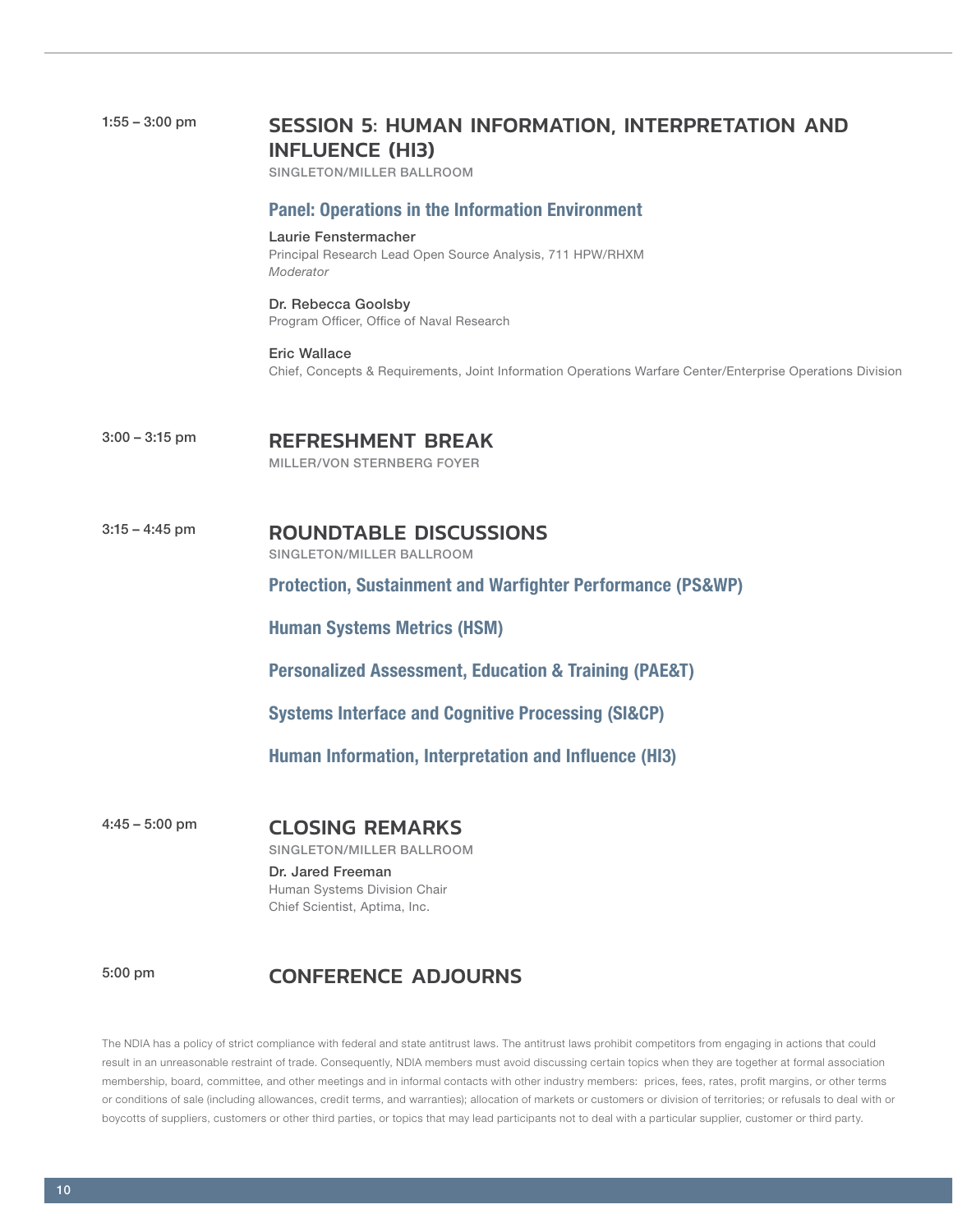

# <span id="page-10-0"></span>**BIOGRAPHIES**



#### DR. BRIAN PIERCE

*Office Director, Information Innovation Office* Defense Advanced Research Projects Agency (DARPA)

Dr. Brian Pierce joined DARPA in 2014 and serves

as the director of the DARPA Information Innovation Office (I2O).

Dr. Pierce has 30 years of experience developing advanced technologies in the aerospace/defense industry. Prior to joining DARPA, he was a technical

director in Space and Airborne Systems at the Raytheon Company. During his first tour at DARPA, he served as the deputy office director of the Strategic Technology Office from 2005 to 2010. From 2002 to 2005, he was executive director of the Electronics Division at Rockwell Scientific Company in Thousand Oaks, California. From 1983 to 2002, he held various engineering positions at Hughes Aircraft

Company and Raytheon in southern California.

Dr. Pierce earned a Doctor of Philosophy degree in chemistry, a Master of Science degree in chemistry and a Bachelor of Science degree in chemistry and mathematics from the University of California at Riverside. He has more than 20 U.S. patents.



#### DR. PAUL ZABLOCKY

*Division Director, Complex Hybrid Warfare Sciences Division, Expeditionary Maneuver Warfare and Combating Terrorism Science and Technology Department* Office of Naval Research

Dr. Paul G. Zablocky

currently serves at the office of Naval Research (ONR) as the Division Director of the Complex Hybrid Warfare Sciences Division (Code 301) within the Expeditionary Maneuver Warfare and Combating Terrorism Science and Technology Department. He is responsible for leading and directing an integrated portfolio of basic research, applied research, and advance technology development science and technology (S&T) efforts in support of the United States Marine Corps (USMC) and Naval Special Warfare.

Dr. Zablocky served as the Director of the US Army Communications Electronics Research Development and Engineering Center (CERDEC) Intelligence and Information Warfare Directorate (I2WD) from April 2015 to April 2016 and as

the Director of Space and Terrestrial Communications Directorate (S&TCD) from June 2013 to April 2015. In both organizations he provided leadership and guidance to approximately 800 government civilians and contractors who executed S&T programs, developed prototypes, and provided systems engineering support for Army programs in the areas of communications, Electronic Warfare (EW), and intelligence. Prior to that Dr. Zablocky served as the Senior Research Scientist for EW Technology (ST) at CERDEC I2WD where he was responsible for developing, planning, coordinating, and executing the Army's EW S&T portfolio. Paul started his government career in 2005 designing and developing prototype EW systems that transitioned to Army Programs of Record. He has over 30 years of research and development experience in Electrical Engineering working in both defense and

commercial industries. He served in the Navy from 1985 to 1989 achieving the rank of Lieutenant.

Dr. Zablocky received a Professional Master of Business Administration from the University of Massachusetts, a Doctor of Philosophy Electrical Engineering from the University of Pennsylvania, a Master of Science Electrical Engineering from the University of Central Florida and Bachelors of Science in Electrical Engineering and Physics from Fairleigh Dickinson University.

He is married to Barbara. Their daughter, Amanda, graduated from the Naval Academy and is now a pilot in Helicopter Sea Combat Squadron Eight assigned to the USS Nimitz. Their son, Daniel, is a recent graduate of The United States Military Academy and is in the Army Basic Officer Leader Course at Fort Benning, GA.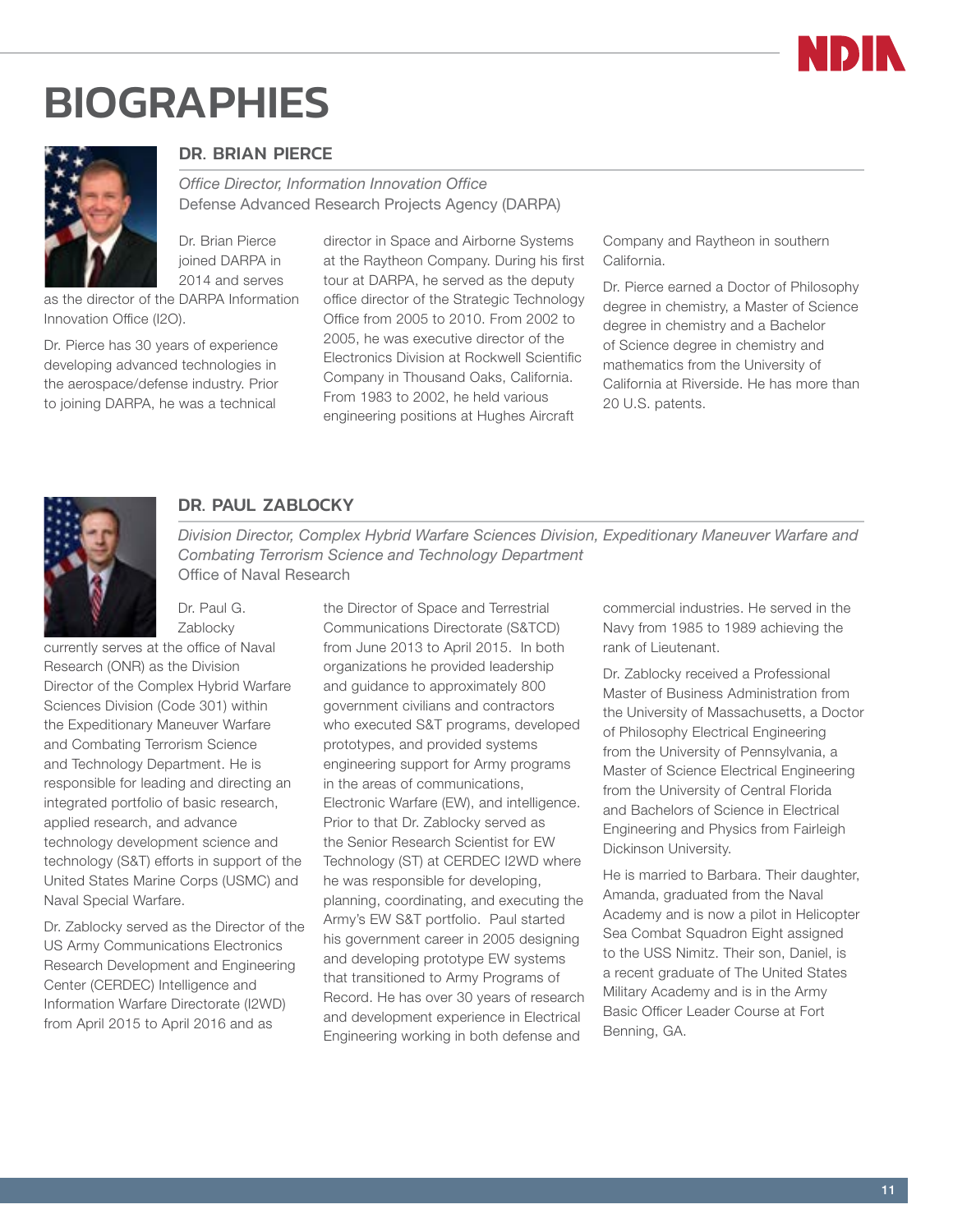# <span id="page-11-0"></span>POSTER & DEMONSTRATION SESSION

#### Mixed Reality Environment for the Study of Human-UAV Interaction

Dr. Zhuming Ai Naval Research Lab

#### Dynamic Robot Operator Interface (DROID) Assessment, Guidance, and Engineering Tool (AGENT)

Lisa Baraniceki AnthroTronix, Inc.

#### Preliminary Job Task Analysis of a Cyber Kill Chain and its Application to Cyber Defense

Doron Becker Department of Homeland Security

Marianne Paulsen Department of Homeland Security

#### The Effect of a Powered Lower-Body Exoskeleton on Physical and Cognitive Warfighter Performance

Blake Bequette Massachusetts Institute of Technology

#### Facial Emotional Expression Recognition Study (FEERS)

Gregory Black Electric Boat Corporation

#### Human Machine Interaction Interface Display Design: A Perceptual Approach in Hilbert Space

Dr. Mustafa Canan U.S. Army Research Laboratory

#### Impact of Torso-borne Load Redistribution on Soldier Biomechanics, Metabolics, and Comfort

Marina Carboni Natick Soldier Research Development & Engineering Center

#### Initial Evaluation of Adaptive Language Learning Technology

Dr. Alan Carlin Aptima, Inc.

#### Adaptive Automation in Sensemaking

Dr. Daniel Cassenti U.S. Army Research Laboratory

#### Interactive Next-generation Testbed Environment for Retention and Assessment of Computer-based Training (INTERACT)

Ian Coffman AnthroTronix, Inc.

#### Perceptual-Cognitive & Physiological Assessment of Training Effectiveness

Amy Dideriksen Rockwell Collins Simulation & Training Solutions

#### Cognitive Operations Gear Pack (COG Pack™): A Capability for Realizing Real-Time Cognitive Performance Assessment in Air Force Operations

Allen Dukes 711 HPW/RHCPA

#### Confined Spaces Monitoring System

Kevin Durkee Aptima, Inc.

#### Wearable Tactile Display for Hands-Free Covert Communications with Semi-Autonomous Systems

Dr. Linda Elliott U.S. Army Research Laboratory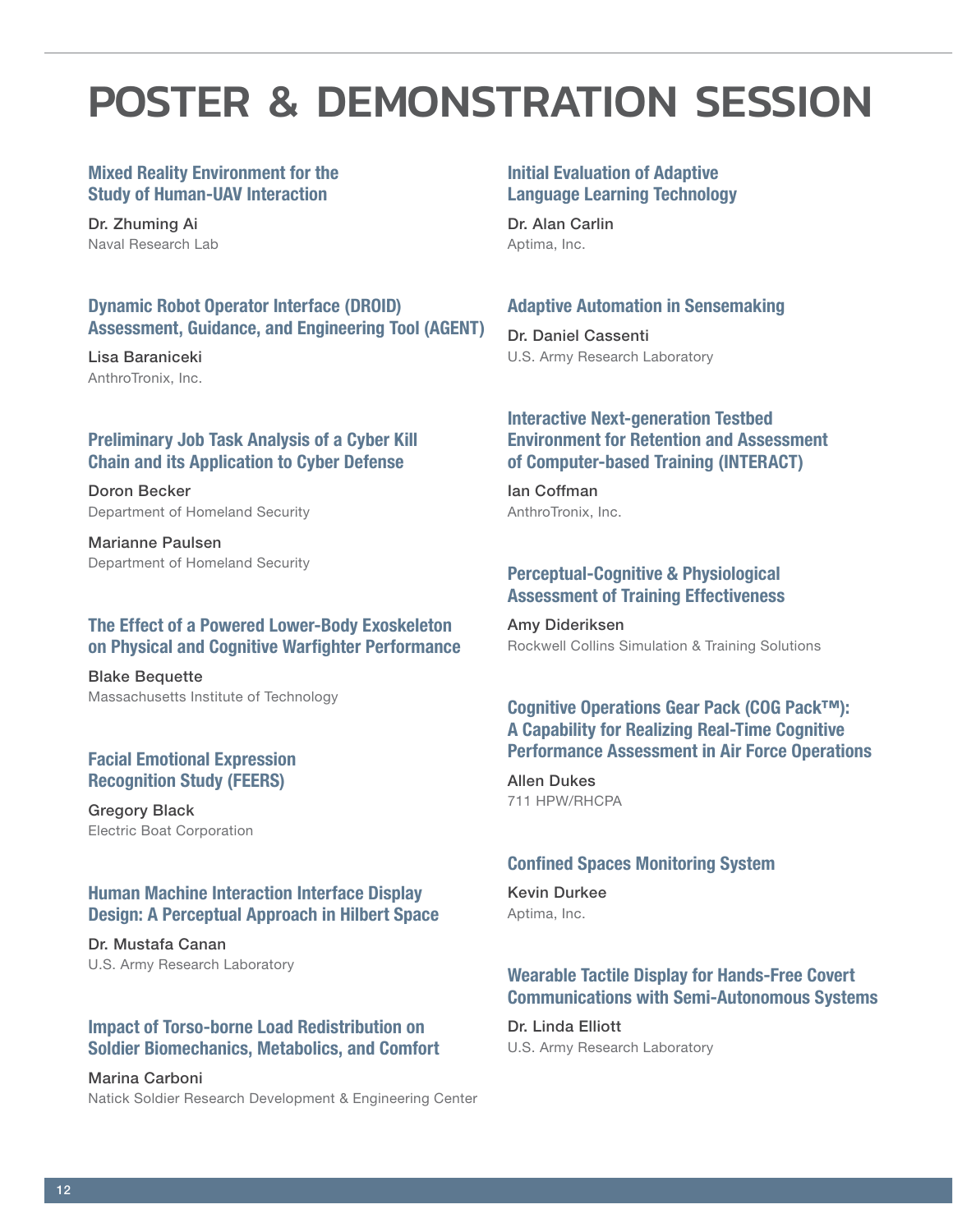

#### Topside - Unmanned System Command and Control for Mission Planning, Piloting, and Analysis

Thomas Fulton Naval Undersea Warfare Center Division Newport

#### Robust Personalization of Training and Assessment through the Generalized Intelligent Framework for Tutoring (GIFT)

Dr. Benjamin Goldberg U.S. Army Research Laboratory, HRED

#### Characterizing Tactical Decisions through Exploratory Multivariate Analysis

Dr. Chris Hale Georgia Tech Research Institute

#### Analyzing Expert Marksmanship from the Human Centered Perspective

Dr. Leif Hasselquist Natick Soldier Research Development & Engineering Center

#### Using Artificially Intelligent Computer Based Training for more Sophisticated Learning Needs

Cenetra Johnson The George Washington University

#### Laser Eye Protection: Balancing Protection and Performance

Dr. Julie Lovell 711th HPW / Bioeffects Division, Optical Radiation Branch

#### Ambient Activity Monitors (AAMs) to Display Hidden Computer System Information

Dr. Jamie Lukos SPAWAR Systems Center Pacific

#### Training a Traditional High Risk Organization in Resilience Engineering

Dr. Christopher Nemeth Applied Research Associates, Inc.

#### Personnel Optimization for Human-Machine Teaming in the Maritime Domain

LCDR Jacob Norris, USN SPAWAR Systems Center Pacific

#### Intelligent Humans Systems Integration – Could we have helped prevent the McCain and Fitzgerald Collisions at sea?

Dr. Nandakumar Ramanujam ASSETT, Inc.

#### Enhancing Mission Performance: Design Heuristics for Augmented Reality

Kimberly Ryan The Charles Stark Draper Laboratory, Inc.

#### Using Work Models to Derive Assessment Measures for Cyber Protection Teams

Dr. Stoney Trent U.S. Army War College

#### Measuring Coordination in Multi-Agent Reinforcement Learning

Michael Walton SPAWAR Systems Center Pacific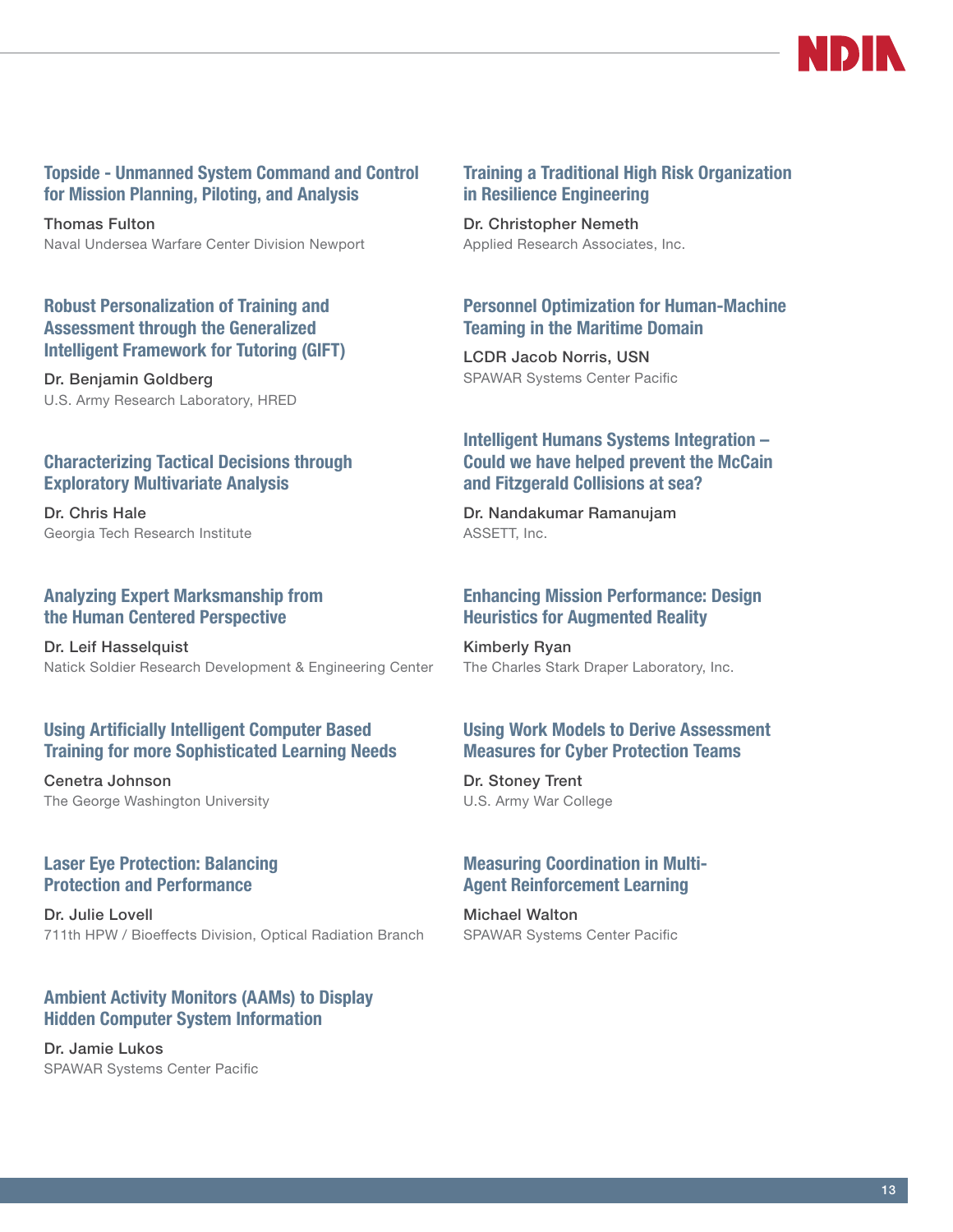# <span id="page-13-0"></span>THANK YOU TO OUR SPONSORS



### BALL AEROSPACE

#### PREMIER SPONSOR

Ball Aerospace pioneers discoveries that enable our customers to perform beyond expectation and protect what matters

most. We create innovative space solutions, enable more accurate weather forecasts, drive insightful observations of our planet, deliver actionable data and intelligence, and ensure those who defend our freedom go forward bravely and return home safely.

Ball Aerospace located near Wright-Patterson Air Force Base, supports the missions of the Air Force Research Laboratory (AFRL), the National Space Intelligence Center (NASIC), and several Air Force Life Cycle Management Center (AFLCMC) Program Executive Officer's programs. Ball is a prime contractor providing research and development in partnership with the Airman Systems Directorate (RH) and AFRL to discover, develop, and integrate affordable technologies to improve Warfighter performance, exploit autonomous systems and enhance Airman-machine teaming in Air, Space and Cyberspace. In collaboration with RH, Ball provides the Special Forces and Intelligence Communities with innovative,

human-centered solutions to complex customer challenges and creates new warfighting capabilities. We work with RH and AFRL across multiple research programs to ensure that future Airmen – through training and technology - will work effectively and responsively with autonomous teammates in highly-contested, dynamic environments leveraging integrated, multi-domain operations.

Ball's innovative technology can be found anywhere, from right here on Earth to millions of miles in deep space. An industry leader with proven quality and performance, Ball develops spacecraft and space-based instruments, tactical defense products and geospatial information solutions. Be it space exploration, Earth and space science, commercial remote sensing or national security and intelligence, we deliver end-toend capabilities for mission success.

Ball's innovation delivers science and technology programs, engineering, analysis, and operations to these customers on time and within budget. To learn more about Ball, visit the company website at www.ball.com/aerospace

#### **Rockwell** ROCKWELL COLLINS Collins ELITE SPONSOR

As a real-world original equipment manufacturer and simulation and training provider, Rockwell Collins provides a true endto-end package, bringing real platform equipment into the virtual environment. We enable our customers to securely and effectively train across the spectrum in live, virtual and blended environments. We provide training environments that are highly scalable, immersive, realistic and seamless across live and synthetic training domains – all contributing to the optimal readiness of operators and support personnel. Our high fidelity integrated simulation solutions help our customers enhance mission effectiveness, whatever the scenario. Leveraging our strengths in avionics systems development and training systems design, we deliver integrated solutions that span the entire training continuum, from instructional systems design through fully integrated, high-fidelity simulators, and into the Live, Virtual and Constructive scenarios to blend the real world with the virtual world. To learn more, please visit: rockwellcollins.com

Our capabilities and solutions include:

- Training and publications development
- Operator and maintenance training solutions
- Virtualized avionics and procedural training
- Developmental simulation framework Helmet Mounted Displays (HMDs) and soldier display systems
- Visual system solutions including: image generation, displays, projection systems and correlated sensors
- Tactical Air Combat Maneuver Instrumentation systems
- Live and virtual, augmented and mixed reality training applications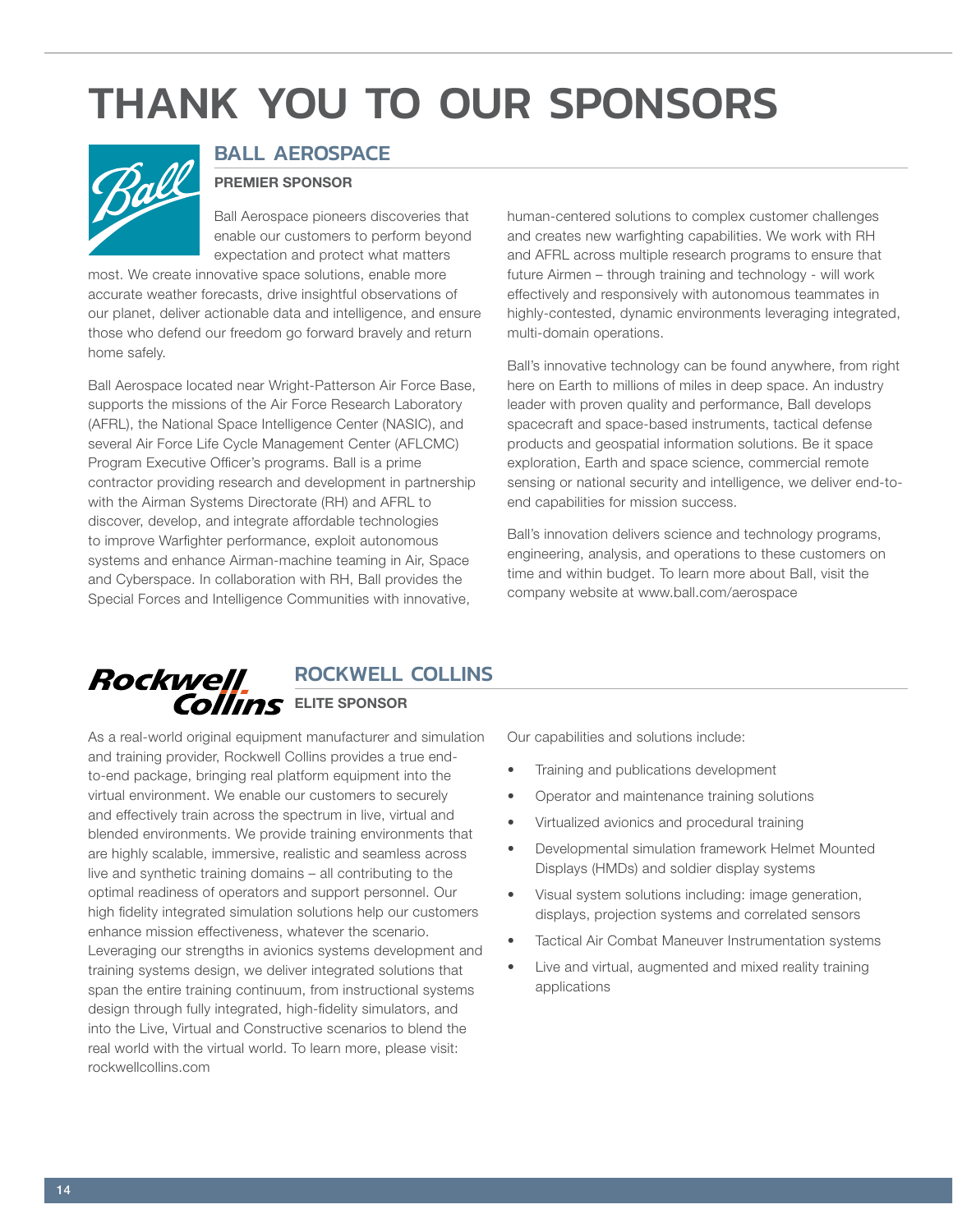

Neuroergonomics Collaborative Technology Alliance (CaN CTA), a US Army funded international partnership of academic, industry and government collaborators conducting advanced neuroscience research. DCS also conducts research and development of human systems interfaces for US Army, Air Force and Navy including research in human autonomy teaming.

## <span id="page-14-0"></span>DCS CORPORATION

### CONTRIBUTING SPONSOR

DCS is an employee-owned engineering firm with 40 years of experience serving DoD communities. The company's 1100 employees provide innovative solutions throughout all stages of DoD technology maturation and life cycle management. DCS has an extensive array of experience and capability in human systems integration and associated research. This includes leadership of the Cognition and

## **NOTES**